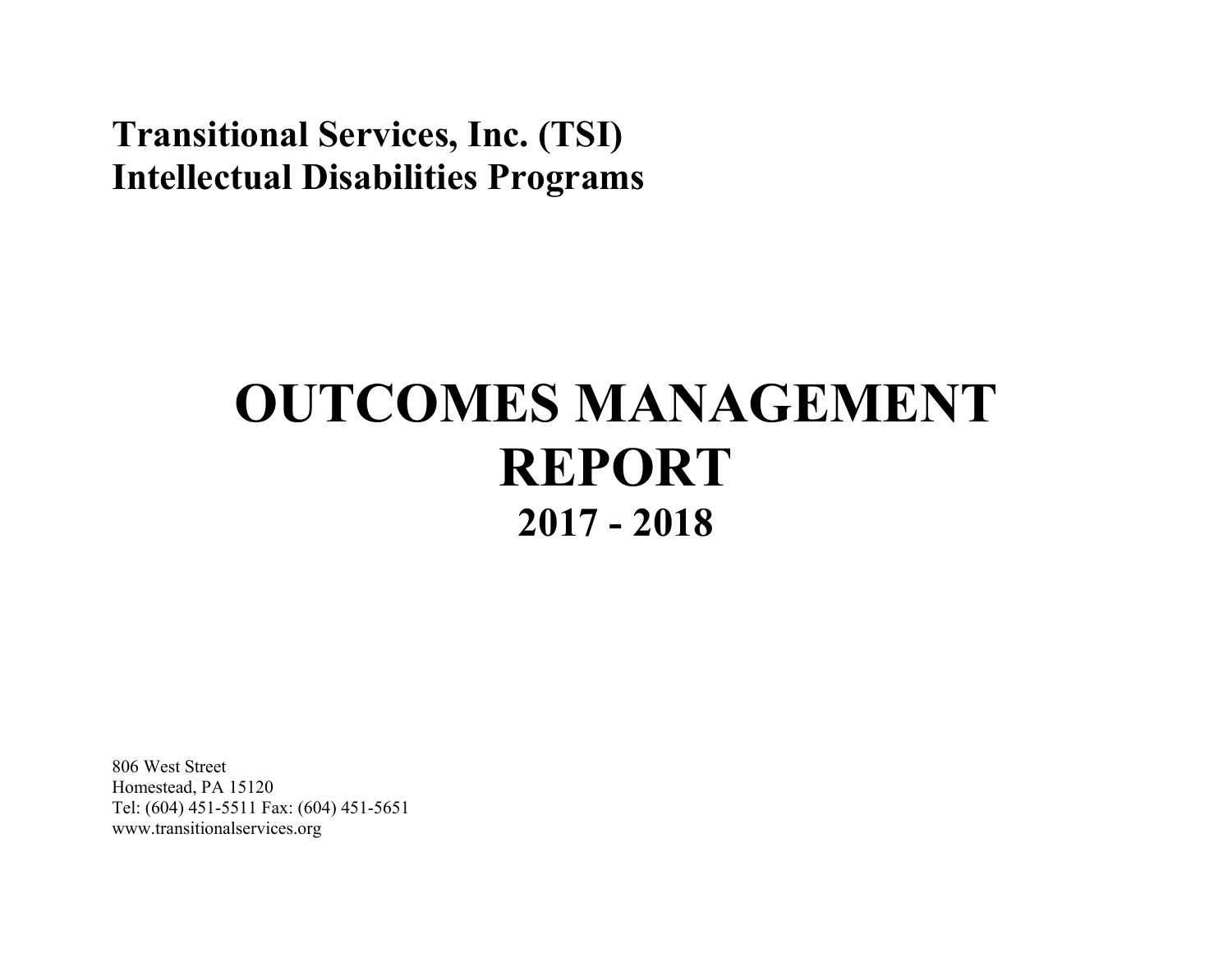## **Table of Contents**

| $9 - 13$ |
|----------|

## **Mission**

To help people with mental disabilities discover and achieve their hopes and dreams for a meaningful life in the community.

## **Vision**

Transforming communities through the contributions of the people we serve.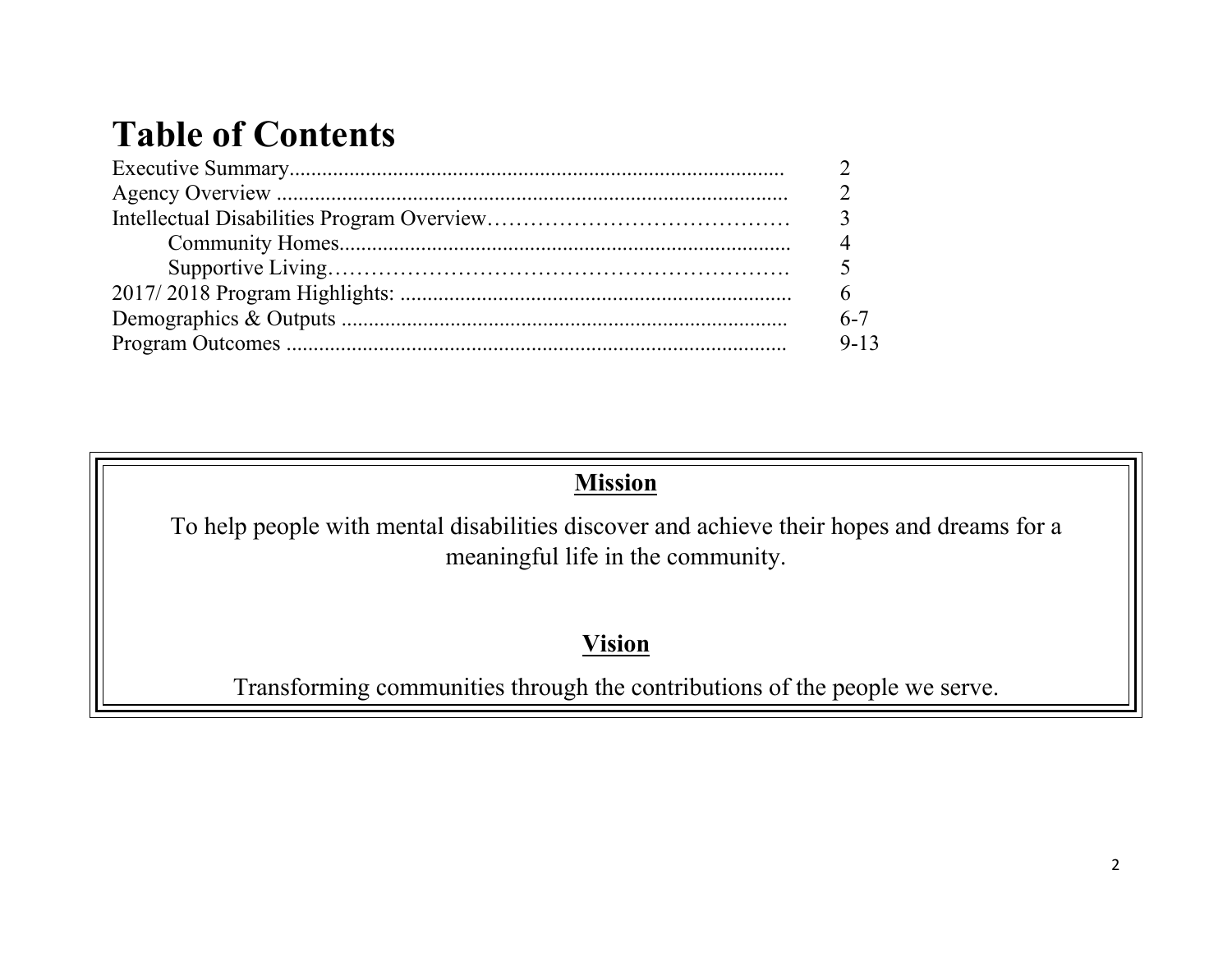### **I. Executive Summary**

*In the 2017/18 fiscal year, TSI continued to follow its mission of working with those who have psychiatric and intellectual disabilities attain their hopes and dreams and work towards having a meaningful life in the community. The agency focused on building its Quality Improvement Initiatives and developing Key Performance Indicators by department. Between 2015 and 2017, the agency was without a CEO and utilized the Fiscal Director as Interim CEO. The new CEO came on board in September 2017.*

### **II. Agency Overview**

TSI provides an array of housing and support services designed to meet the needs and preferences of individuals who have psychiatric or intellectual disabilities. The housing options for persons with psychiatric disabilities include: Community Residential Rehabilitation (CRR full care supervised apartments and one Group Home); Supported Living (both community based and congregate); Permanent Supportive Housing, and Permanent Supportive Housing for Transition Age Youth. The options for individuals with intellectual disabilities include: licensed Community Homes (apartment and one group home) and unlicensed congregate supported living programs. Support services include: clinical consultation and education.

TSI tailors services and supports to help individuals achieve goals by using the principles of self-determination and the Psychiatric Rehabilitation Approach. We work in partnership with individuals and their support team to help them gain skills, and access to the support they need to keep or regain valued roles in their living, learning, working or socializing environments, to have a meaningful life in the community. TSI believes that this is what mental health recovery and attaining an "Everyday Life" is all about. Based on their Personal View, we help people to identify and define their strengths, abilities, preferences and needs, which are considered in the development of the individual's service or support plan. Staff and the individual, review and change the plan, if the individual's needs or personal view changes. Staff work with the individual to enhance self-awareness, environmental awareness, self-sufficiency and to obtain needed support in identified areas. These areas may include physical and mental wellness, medication management, living skills, managing stress, developing supports and friends in the community, through work and other meaningful activities, or other areas identified by the individual as important to having a meaningful or "Everyday Life".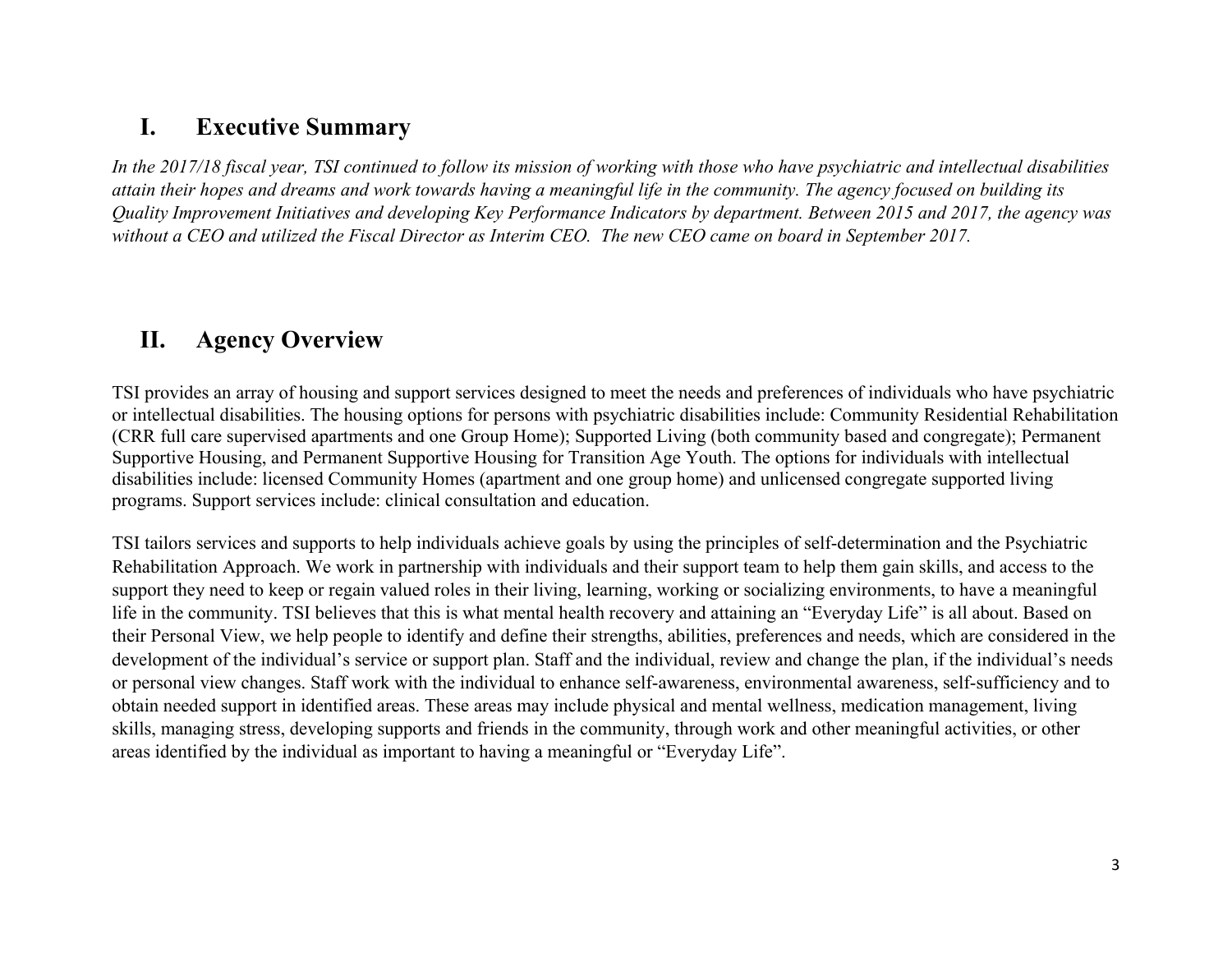## **III. Program Overview: Intellectual Disabilities Division**

#### **COMMUNITY HOMES FOR INDIVIDUALS WITH INTELLECTUAL DISABILITIES**

TSI operates two (2) licensed Community Homes in Allegheny County. One is a supervised apartment setting and the other is a group home. The Group Home provides a family-like environment, with private bedrooms, shared living spaces and group meals. Through a caring and stable environment, individuals can learn daily living skills and receive support through **24-hour** staffing. Supervised apartments provide settings that offer more independence and privacy combined with the support of **24-hour** staff availability. Individuals share an apartment with another person, but everyone has their own bedroom. These sites may also accommodate individuals in need of short-term respite services. The Community Home locations are as follows:

| <b>NAME</b>       | <b>LOCATION</b>      | <b>TYPE</b>             | <b>#OF BEDS</b> |
|-------------------|----------------------|-------------------------|-----------------|
| <b>CALLOWHILL</b> | 5701 Callowhill St.  | Semi-Independent Living | 10              |
|                   | Pittsburgh, PA 15206 | (Supervised Apartments) |                 |
| <b>ROYER</b>      | 208 S. Negley Avenue | Group Home              | 8               |
|                   | Pittsburgh, PA 15206 |                         |                 |

*Eligibility Criteria:*

- Documented diagnosis of an intellectual disability as established in the standards set by the state Office of Developmental Programs
- 24 hours of staff support required
- Have support services via Intellectual Disabilities Supports Coordination Unit
- Individual's ability to care for housing with teaching, support and guidance
- Individual's possession of self-preservation skills
- Completed determination of need and eligibility of services by Allegheny county
- Approved for Consolidated Waiver or Base funding by the Department of Public Welfare and Allegheny county Office of Intellectual Disabilities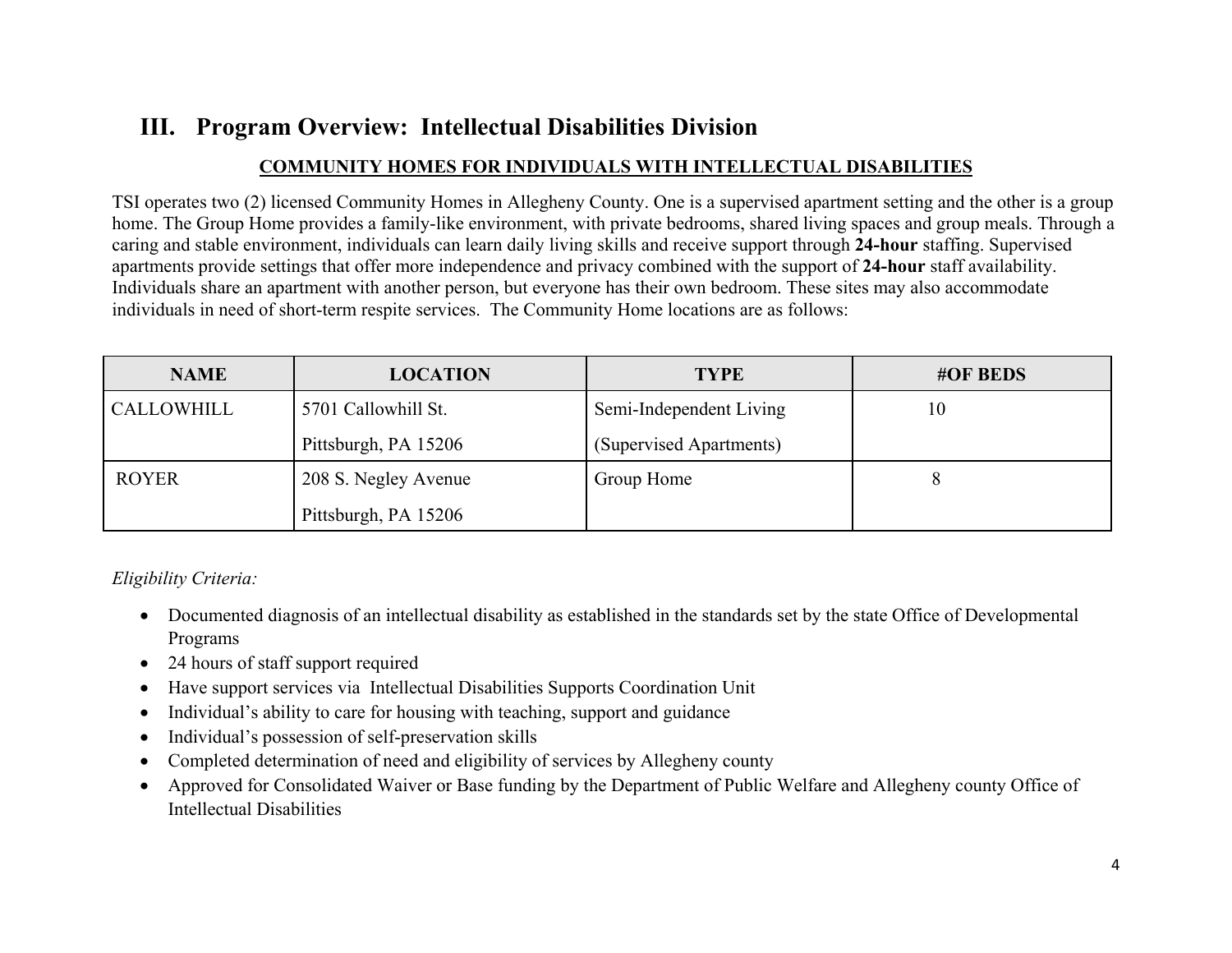#### **SUPPORTIVE LIVING FOR INDIVIDUALS WITH INTELLECTUAL DISABILITIES**

TSI's Congregate Supported Living offers individual or shared apartments within a single HUD building. A supported and secure environment of apartments that offer independence and privacy for individuals who do not need 24 hour staff availability.

| <b>NAME</b>  | <b>LOCATION</b>           | <b>TYPE</b>                   | # OF BEDS |
|--------------|---------------------------|-------------------------------|-----------|
| <b>LONGO</b> | 806 Wood St.              | <b>Unlicensed Residential</b> | 10        |
|              | East Pittsburgh, PA 15112 |                               |           |

#### *Eligibility Criteria:*

- Documented diagnosis of an intellectual disability as established in the standards set by the state Office of Developmental Programs
- Less than 30 hours of staff support per week is required
- Have support services via Intellectual Disabilities Supports Coordination Unit
- Individual's ability to care for housing with teaching, support and guidance
- Individual's possession of self-preservation skills
- Completed determination of need and eligibility of services by Allegheny county
- Approved for Consolidated Waiver or Base funding by the Department of Public Welfare and Allegheny county Office of Intellectual Disabilities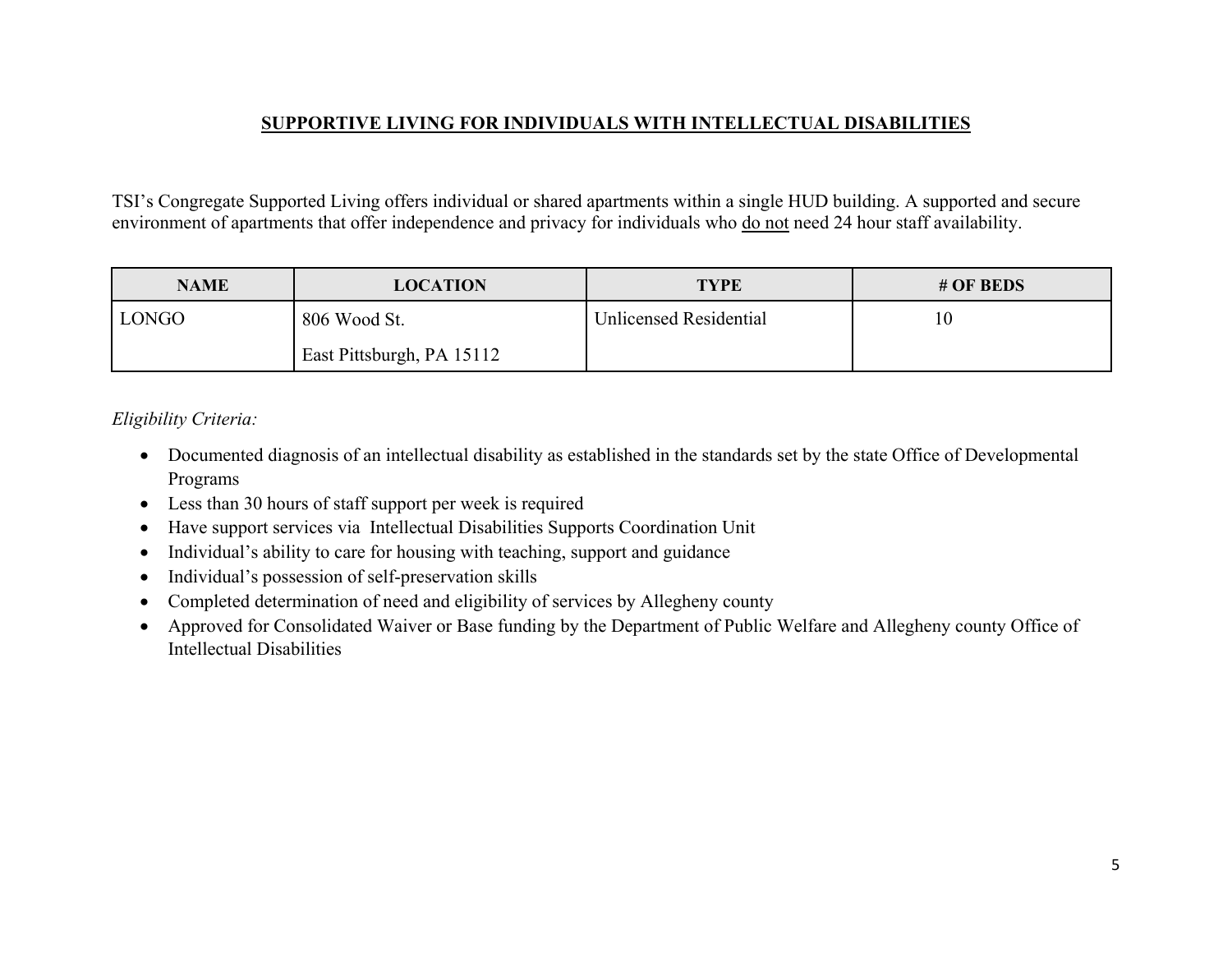## **IV. Program Highlights**

- The ID program had three successful inspections in FY 18 Pennsylvania State Inspection; Allegheny county QA&I; and the Allegheny County Health Department. Various improvements that occurred as a result of these are: listing identifying marks on individuals face sheets; placing landlines in all residences; and fixing one outlet that was not grounded in a community room.
- Our persons served continue to have successful employment outside of TSI. Four individuals have been working a combined 70 years at companies such as Burger King, Whole Foods, Giant Eagle, Goodwill, and Northco.
- The staff have been learning and incorporating quality improvement principles into their work with the persons served. They have learned how to develop SMART goals and focusing on how to measure their progress. Each ID residence, (Royer, Longo and Callowhill) realized an improvement in their goal with Callowhill meeting their goal). All programs have established new goals for FY 19.
- A supervisor checklist was initiated in April 2018 as a departmental improvement to provide guidance for adherence to supervisory responsibilities such as fire drills, CIP notes, progress reports, etc. The practice is currently working well and assuring better consistency.

## **V. Intellectual Disabilities Demographics & Outputs**

| <b>TSI Service Composition</b> | FY 2017/2018                       |
|--------------------------------|------------------------------------|
| $#$ Admissions                 |                                    |
| $#$ Discharges                 | 4 (2 - family/program and 2-death) |
| # Title XIX Waiver             |                                    |
| # Base                         |                                    |
| $#$ Average length of stay     | 20 years                           |
| Average age                    | 52.4                               |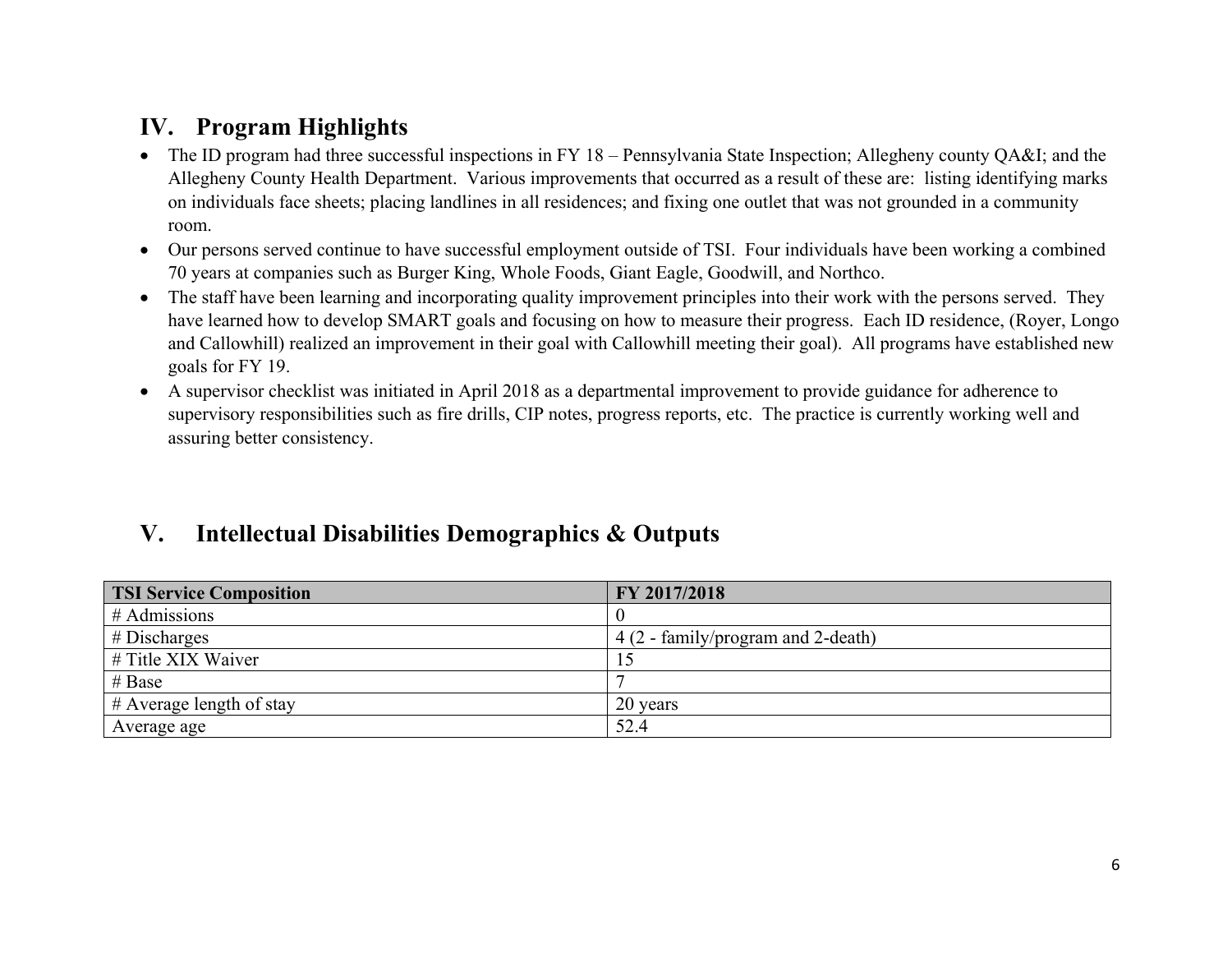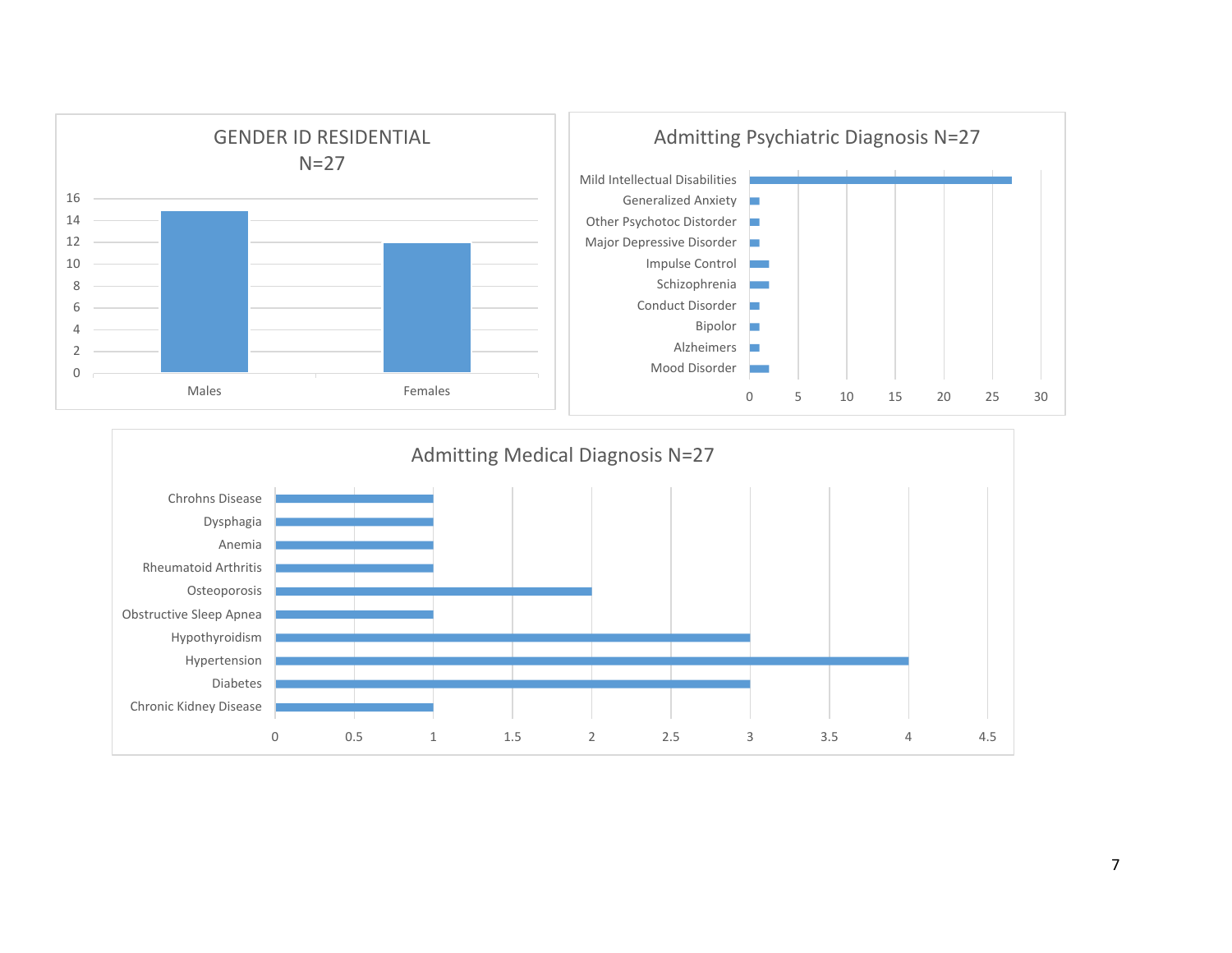| <b>TSI Outputs</b>                                              | FY 2017/2018 |
|-----------------------------------------------------------------|--------------|
| $\#$ individuals employed                                       | 10           |
| # individuals attending day programming                         |              |
| $\#$ individuals with family involvement                        | 16           |
| # individuals receiving behavioral supports                     |              |
| $#$ of hospitalizations medical                                 |              |
| # of ER visits                                                  |              |
| # of Preventable Incidents (ie Fire, neglect, abuse, med error, |              |
| psych hospitalization, other)                                   |              |

| <b>TSI Individual Satisfaction</b>                          |                                                                        |                                            |               |                |
|-------------------------------------------------------------|------------------------------------------------------------------------|--------------------------------------------|---------------|----------------|
| <i><b>Outcomes</b></i>                                      | <b>Indicators</b>                                                      | <b>Measure</b>                             | <b>Target</b> | <b>Results</b> |
| Person's served satisfaction<br>with services               | % of individuals who like very<br><i>much</i> where they live          | Survey done by face-to-face<br>questioning | 100%          | 81%            |
|                                                             | % of individuals who said yes<br>they did have everything they<br>want | Survey done by face-to-face<br>questioning | 100%          | 81%            |
|                                                             | % of individuals who said yes<br>they like the staff                   | Survey done by face-to-face<br>questioning | 100%          | 95%            |
| Family/Caregiver satisfaction<br>was not completed in FY 18 |                                                                        |                                            |               |                |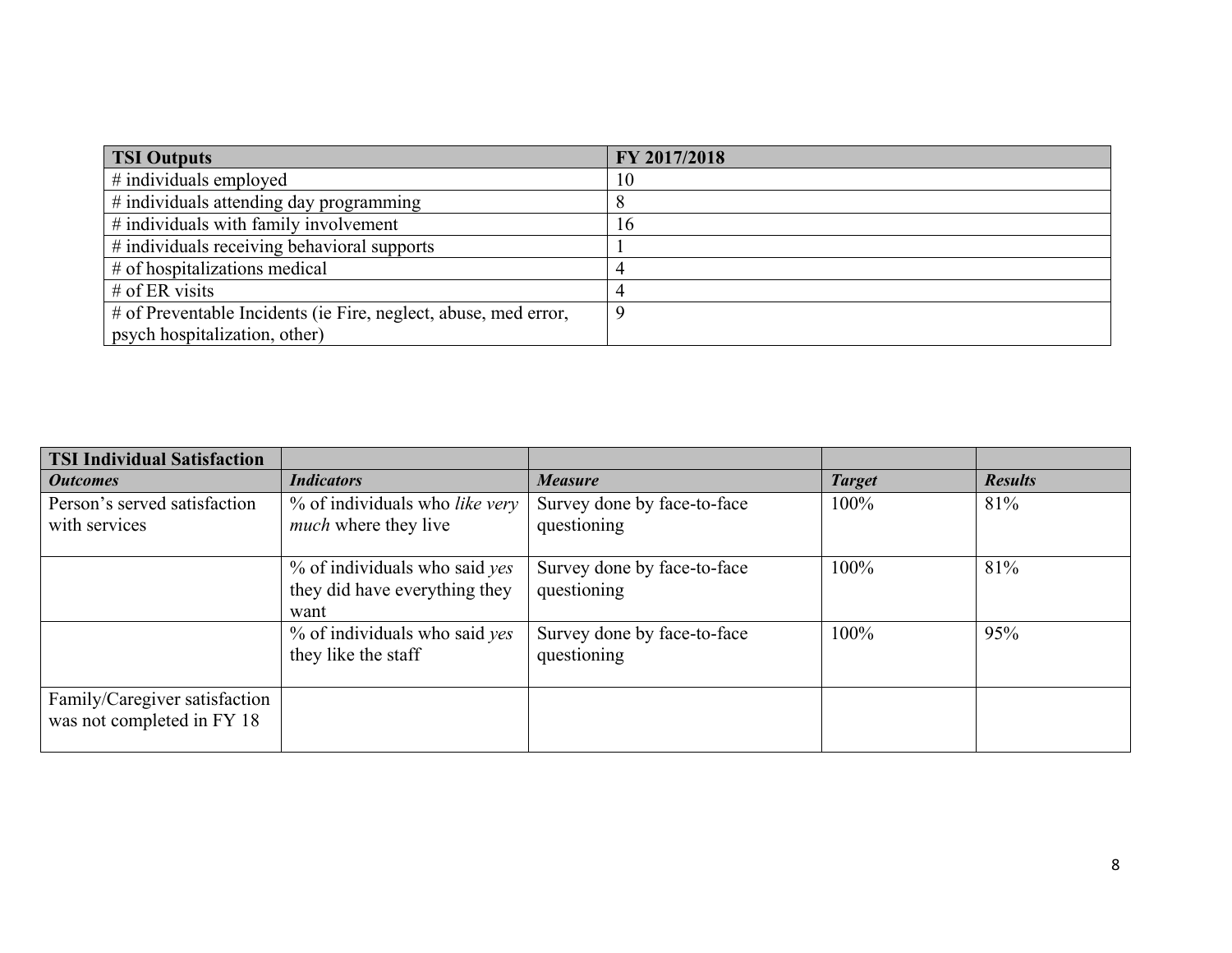| <b>TSI Family Satisfaction</b><br><b>Intellectual Disabilities</b><br><b>Programs N=8</b>            |                                                     |                |               |                |
|------------------------------------------------------------------------------------------------------|-----------------------------------------------------|----------------|---------------|----------------|
| <b>Outcomes</b>                                                                                      | <b>Indicators</b>                                   | <b>Measure</b> | <b>Target</b> | <b>Results</b> |
| Q2. TSI staff members<br>demonstrate respect and<br>concern for my family<br>member or friend?       | % of individuals who strongly<br>agree/agree        | Paper Survey   | 100%          | 100%           |
| Q5. TSI staff members<br>respond to my concerns in a<br>timely and respectful manner.                | % of individuals who <i>strongly</i><br>agree/agree | Paper Survey   | 100%          | 100%           |
| Q6. I have seen my family<br>member or friend experience<br>positive benefits from TSI's<br>services | % of individuals who <i>strongly</i><br>agree/agree | Paper Survey   | 100%          | 100%           |
| Q7. Given my experience, I<br>would recommend TSI to<br>someone in need of this type<br>of service   | % of individuals who <i>strongly</i><br>agree/agree | Paper Survey   | 100%          | 100%           |

## **VI. Program Outcomes**

|         | <b>TSI Process Improvement Goals for 2017-2018 Q4</b>                                                                                                |          |             |                |                 |                 |
|---------|------------------------------------------------------------------------------------------------------------------------------------------------------|----------|-------------|----------------|-----------------|-----------------|
|         |                                                                                                                                                      |          |             |                |                 |                 |
| Program | Goal                                                                                                                                                 | Due Date | <b>GOAL</b> | <b>OUTCOME</b> | <b>VARIANCE</b> | <b>PREVIOUS</b> |
|         | By July 1 <sup>st</sup> 2018, our goal is to schedule at least 1 community activity per month and have 75% (6 of 8) participation (currently $\vert$ |          |             |                |                 |                 |
| Royer   | 37.5% or 3 of 8) so that our persons served become more active and involved with their peers and their community.                                    | 7/1/2018 |             |                | 33%             |                 |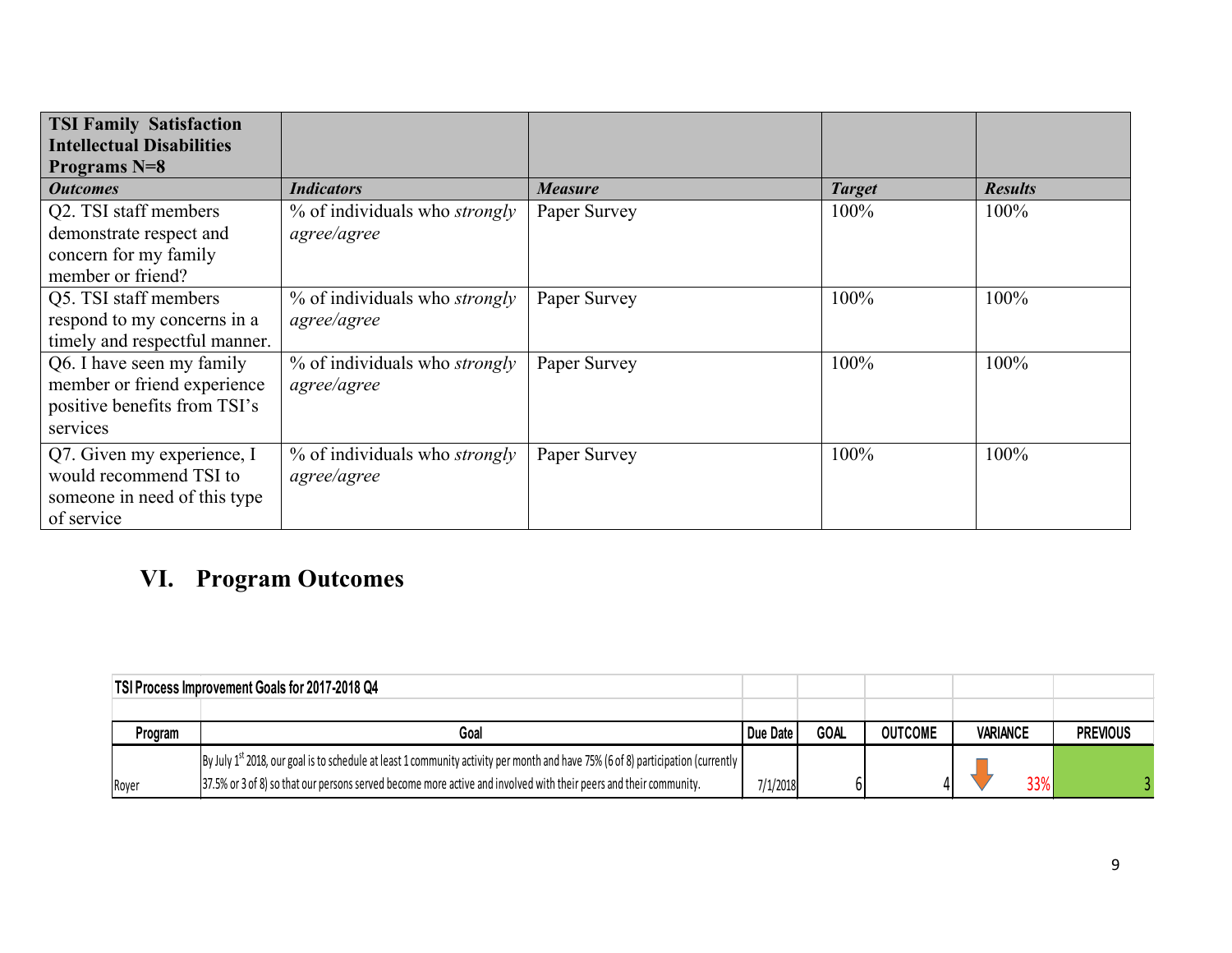|           | By June<br>persons served participation in groups lead by staff will increase from 0 participants to 4 persons served " |           |  |                                                    |  |
|-----------|-------------------------------------------------------------------------------------------------------------------------|-----------|--|----------------------------------------------------|--|
| Callowhil | - participating in groups per month to educate persons served and enhance relationships with their peers and staff.     | 6/30/2018 |  | $\overline{\phantom{a}}$<br>11/1 H<br><b>IVILI</b> |  |

|       | By June 30, 2018 our goal is for staff to increase the number of weekly CIP notes from 66% of notes completed to the |           |      |     |     |               |
|-------|----------------------------------------------------------------------------------------------------------------------|-----------|------|-----|-----|---------------|
| Longo | expected frequency of 100%.                                                                                          | 6/30/2018 | 100% | 80% | 20% | CCD<br>$00\%$ |

#### **Transitional Services Inc.**

#### **Three Year 2017/2018/2019 ID Quality Management Plan**

#### **FY 18 Outcomes**

Transitional Services, Inc. (TSI) is committed to providing quality services, protecting the rights of individuals, meeting regulatory requirements, and sustaining the dignity of each individual served. This commitment is reflected in the utilization of a Quality Assurance System which is headed by the Quality Manager. The Quality Manager is responsible for the activities of the Quality Analysis Team (QAT) and the Certified Investigator Peer Review Committees. These teams monitor incidents, investigations, performance improvement of the agency, compliance with State and County laws and regulations, compliance with Waiver requirements and ODP policies, and provide recommendations for changes in service delivery, ensuring the overall quality of TSI.

The Quality Management Plan serves as a guide to ensure that quality services will continue to be provided to the persons-served so that they may have access to flexible, innovative, and person-centered services and supports.

#### **Mission**

To help people with mental disabilities discover and achieve their hopes and dreams for a meaningful life in the community.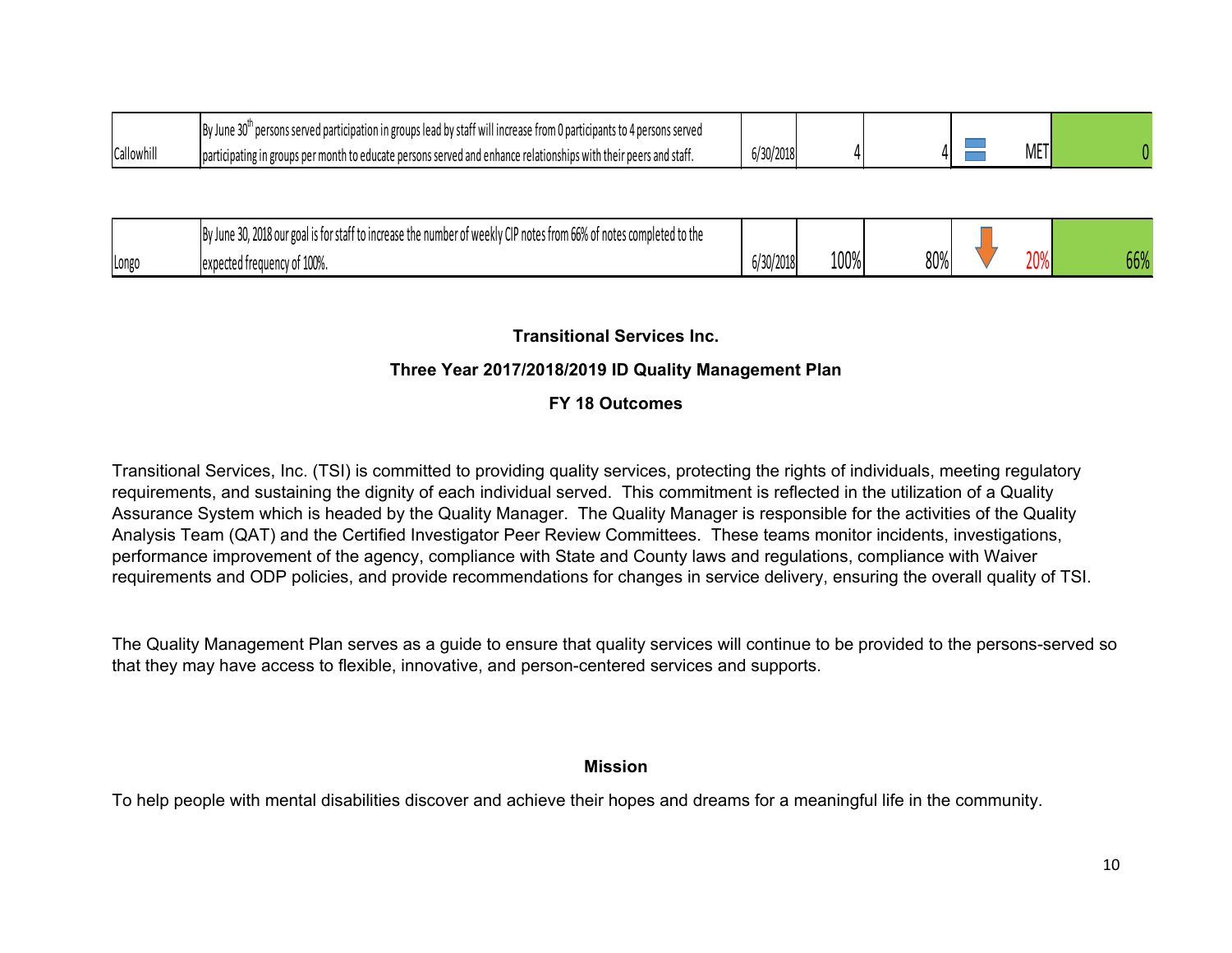| (Efficiency and Effectiveness)                                                                                              |                                                                                                                                                                             |                                                                                                                                     |                                                                                                                                                                                                                                                                                                                                                                                                                    |                                |
|-----------------------------------------------------------------------------------------------------------------------------|-----------------------------------------------------------------------------------------------------------------------------------------------------------------------------|-------------------------------------------------------------------------------------------------------------------------------------|--------------------------------------------------------------------------------------------------------------------------------------------------------------------------------------------------------------------------------------------------------------------------------------------------------------------------------------------------------------------------------------------------------------------|--------------------------------|
| Goal                                                                                                                        | <b>Outcome</b>                                                                                                                                                              | <b>Target Objective</b>                                                                                                             | Performance Measures/Data Source(s)/Frequency/Responsible<br>Person                                                                                                                                                                                                                                                                                                                                                | <b>FY 18</b><br><b>Results</b> |
| All grievances will<br>be resolved<br>according to policy<br>to allow for<br>improvements to be<br>implemented as<br>needed | Written grievances will<br>be resolved within 21<br>days and reviewed<br>quarterly by the Quality<br>Analysis Team (QAT) to<br>determine any trends<br>and/or improvements. | 100% of all<br>written<br>grievances in ID<br>programs will be<br>resolved within<br>21 days of the<br>date they were<br>submitted, | Performance Measures: % of resolved and reviewed grievances.<br>Data Sources: written grievances, QAT meeting minutes, yearly<br>grievance review report<br>Frequency: Written grievances and resolutions will be reviewed<br>quarterly at QAT; a written report will be done annually to trend<br>grievances.<br>Responsible Person: Quality Manager, Program Supervisors,<br>Coordinator of ID Programs, and QAT | <b>No Grievances</b>           |
|                                                                                                                             | <b>Focus Area: Incident Management (Effectiveness)</b>                                                                                                                      |                                                                                                                                     |                                                                                                                                                                                                                                                                                                                                                                                                                    |                                |
| Goal                                                                                                                        | <b>Outcome</b>                                                                                                                                                              | <b>Target Objective</b>                                                                                                             | Performance Measures/Data Source(s)/Frequency/Responsible<br>Person                                                                                                                                                                                                                                                                                                                                                | <b>FY 18</b><br><b>Results</b> |
| Individuals are free<br>from exposure to<br>preventable<br>incidents                                                        | A decrease in<br>preventable incidents<br>(fire, neglect, abuse,<br>med error, psych<br>hospitalization, other)                                                             | 0 incidents                                                                                                                         | Performance Measures: % of finalized incidents that fall into the<br>"preventable" incident category.<br>Data Sources: QAT meeting minutes, TSI Incident Tracking Log<br>Frequency: Incident reports will be reviewed at least quarterly at<br>QAT meetings for any needed improvements.<br>Responsible Person: Quality Manager and Program Supervisor                                                             | 9                              |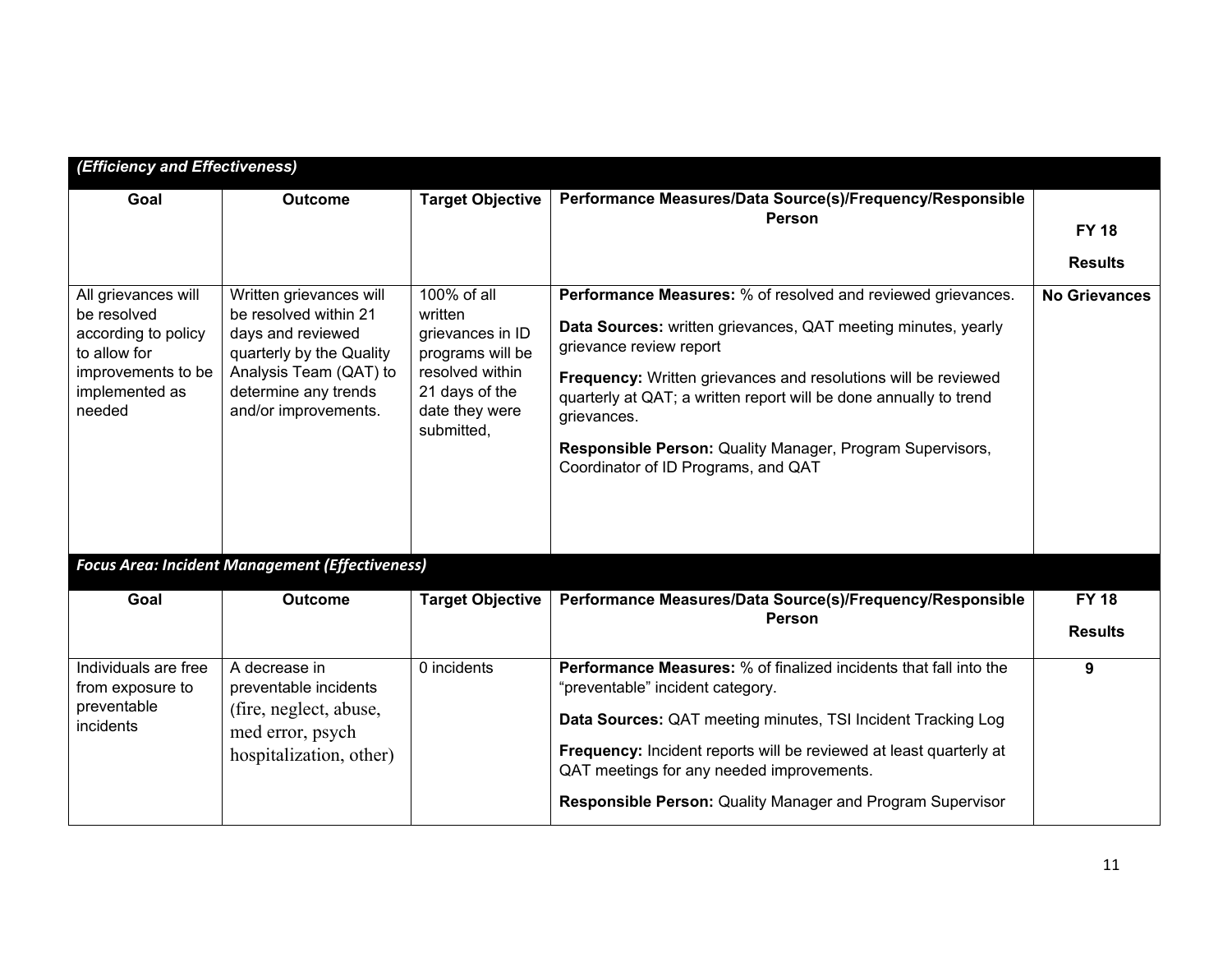|                                                                              | <b>Focus Area: Community Integration (Access to Services)</b>                           |                                                                                                           |                                                                                                                                                                                                                                                   |                                |
|------------------------------------------------------------------------------|-----------------------------------------------------------------------------------------|-----------------------------------------------------------------------------------------------------------|---------------------------------------------------------------------------------------------------------------------------------------------------------------------------------------------------------------------------------------------------|--------------------------------|
| Goal                                                                         | <b>Outcome</b>                                                                          | <b>Target Objective</b>                                                                                   | Performance Measures/Data Source(s)/Frequency/Responsible<br>Person                                                                                                                                                                               | <b>FY 18</b><br><b>Results</b> |
| Individuals will be<br>integrated<br>members of their<br>communities.        | Increase in individuals<br>involved in community<br>activities outside of their<br>home | 80% of<br>individuals are<br>involved in<br>community<br>activities                                       | Performance Measures: % of individuals engaged in activities<br>outside the home.<br>Data Sources: Supervisor data sheet, PC notes<br>Frequency: measured monthly<br>Responsible Person: Individuals, Program Supervisor, staff                   | 75%                            |
| <b>Focus Area: Satisfaction</b>                                              |                                                                                         |                                                                                                           |                                                                                                                                                                                                                                                   |                                |
| Goal                                                                         | <b>Outcome</b>                                                                          | <b>Target Objective</b>                                                                                   | Performance Measures/Data Source(s)/Frequency/Responsible<br>Person                                                                                                                                                                               | <b>FY 18</b><br><b>Results</b> |
| Individuals will be<br>satisfied with the<br>services they are<br>receiving. | Increase of individuals<br>who "like very much"<br>where they live                      | 85% of<br>individuals'<br>responses<br>indicate<br>satisfaction with<br>their current<br>program/services | Performance Measures: % of responses that indicate satisfaction<br>Data Sources: Individual Satisfaction survey results<br>Frequency: measured once a year for each program<br><b>Responsible Person: Quality Manager and Program Supervisors</b> | 81%                            |